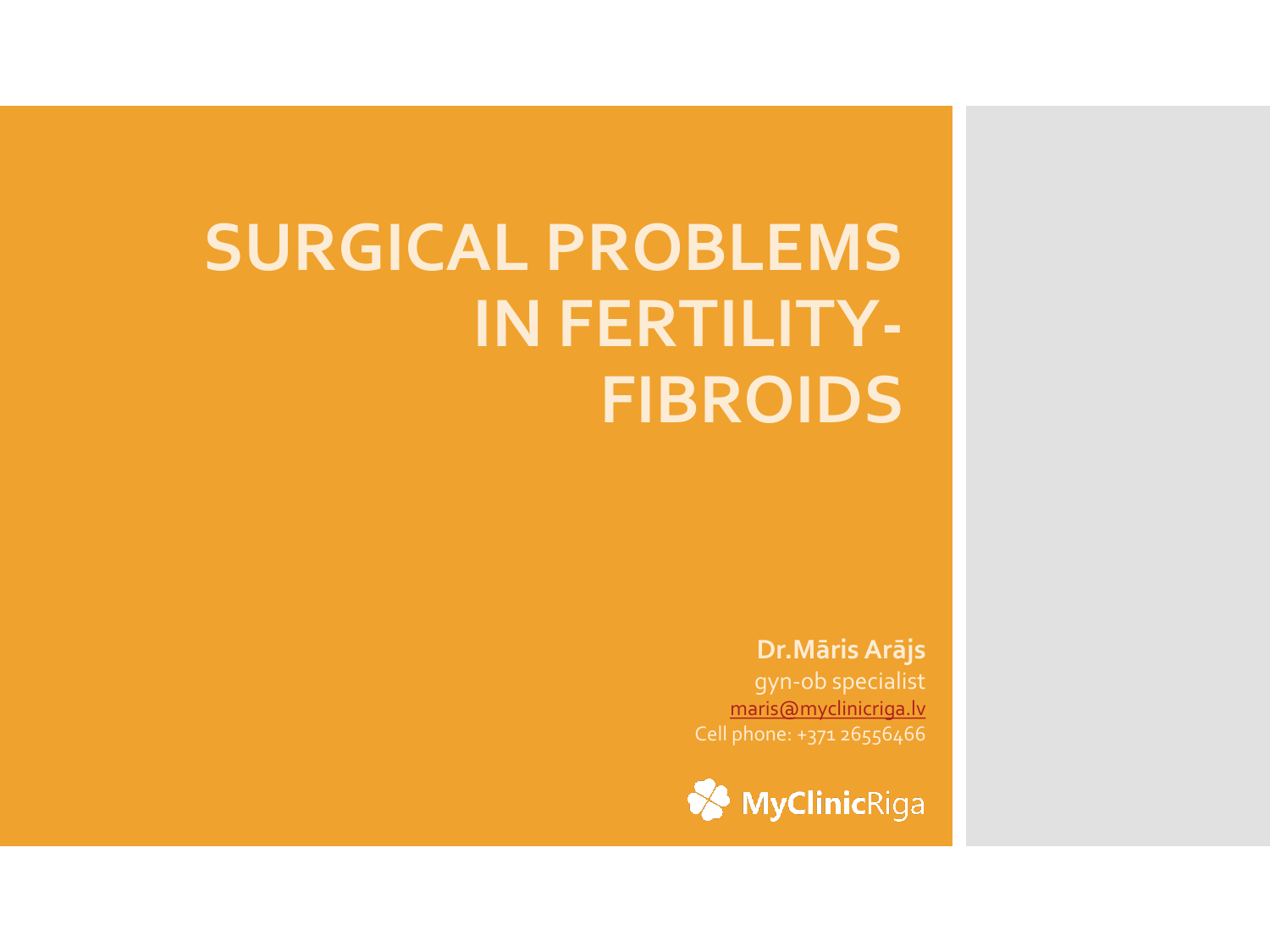There is **NO** Industry Sponsorship and Financial Conflict of Interest for this presentation

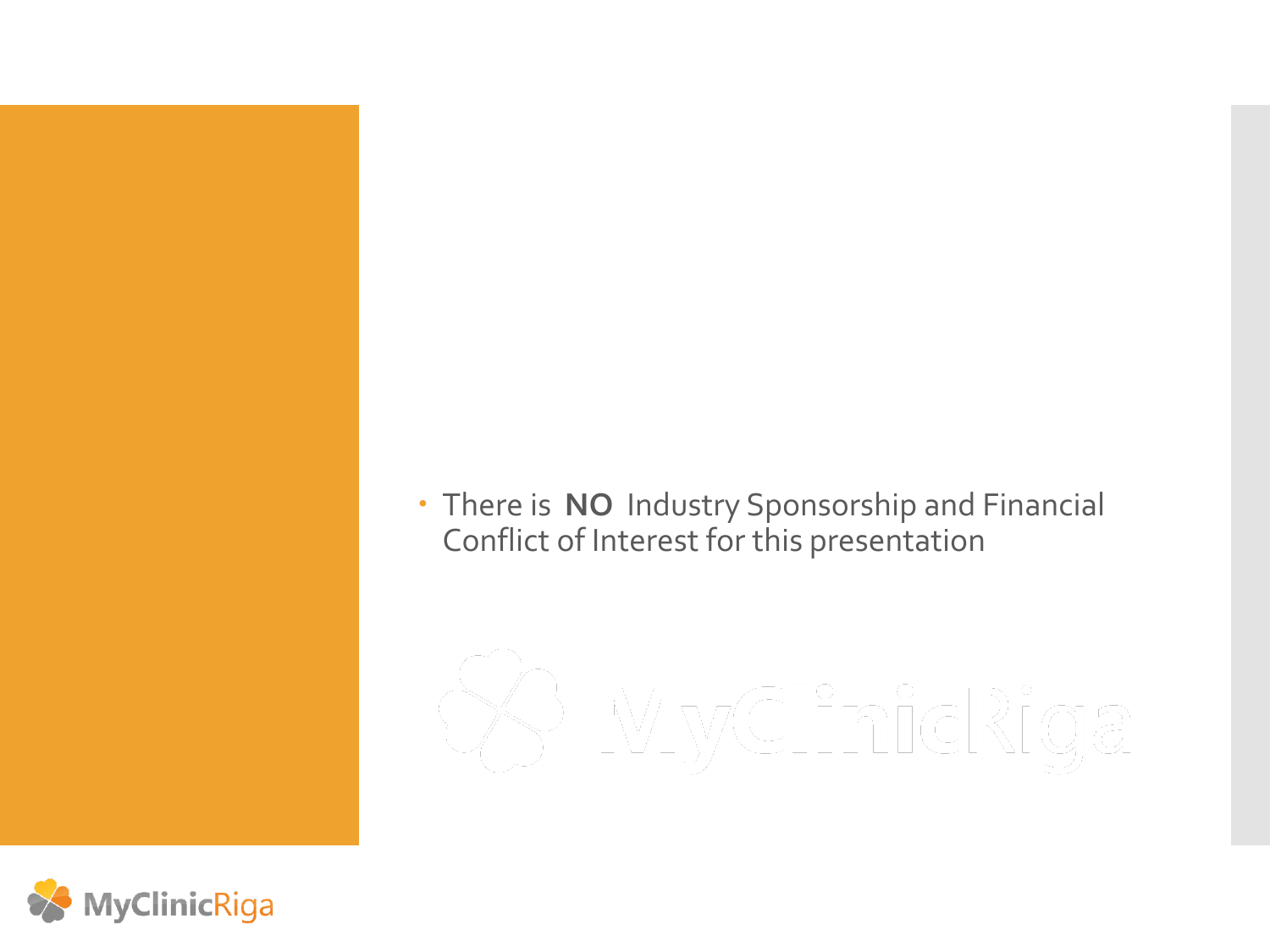**Performed procedures: > 1K Laparoscopy > 2K Hysteroscopy**

### **Work experience:**

- 2017 My Clinic Riga, Head of the Clinic, Gynaecologist and Obstetrician (specialization in gynaecology, reproductive medicine, infertility treatment, assisted reproductive technologies, gynaecological surgery)
- 2015-2017 Medical Centre ARS, Gynaecologist and Obstetrician (consultations in gynaecology, reproductive medicine, gynaecological surgery)
- 2014-2015 EGV Clinic, Head of the Clinic, Gynaecologist and Obstetrician (gynaecology, reproductive medicine, infertility treatment, assisted reproductive technologies)
- 2012-2018 Private Hospital Adazi, Kuldiga Hospital, Vidzeme Hospital, Talsi Hospital, Gynaecologist and Obstetrician (gynaecological surgery – laparoscopy (diagnostics, cystectomy, endometriosis, uterine fibroids, hysterectomy, resection of pelvic adhesions etc.)
- 2009-2014 EGV Clinic, Gynaecologist and Obstetrician (gynaecology, reproductive medicine, infertility treatment, assisted reproductive technologies)
- 2009-2012 Oncology Centre of Latvia, Residency training in oncogynaecology

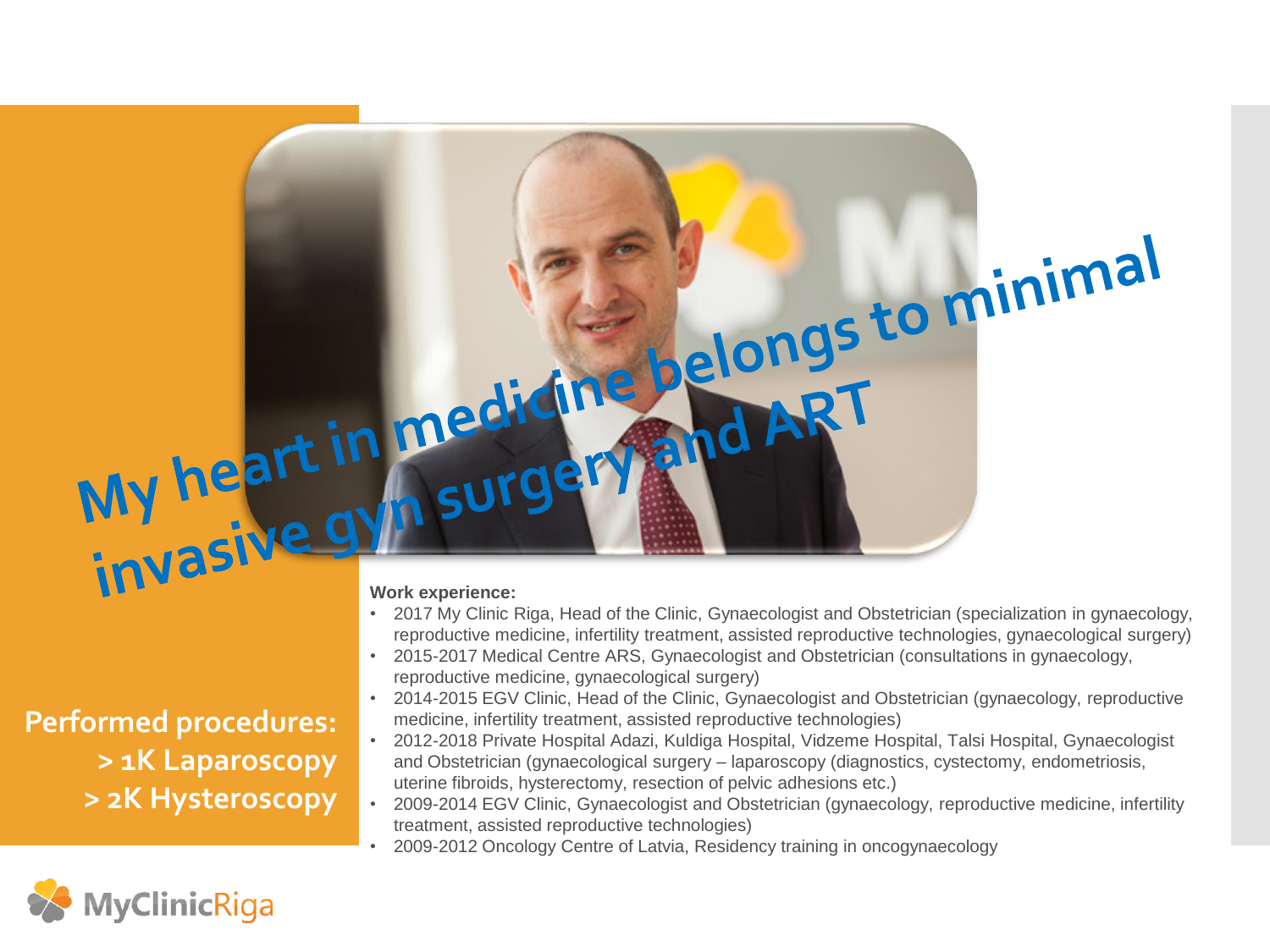- **CONTENT ACTUALITY** 
	- **PATIENTS' COMPLAINTS**
	- **SUBBCLASIFICATION SYSTEM OF LEIOMYOMAS**
	- FIBROID AND FERTILITY
	- HYSTEROSCOPIC OPTIONS
	- LAPAROSCOPIC OPTIONS

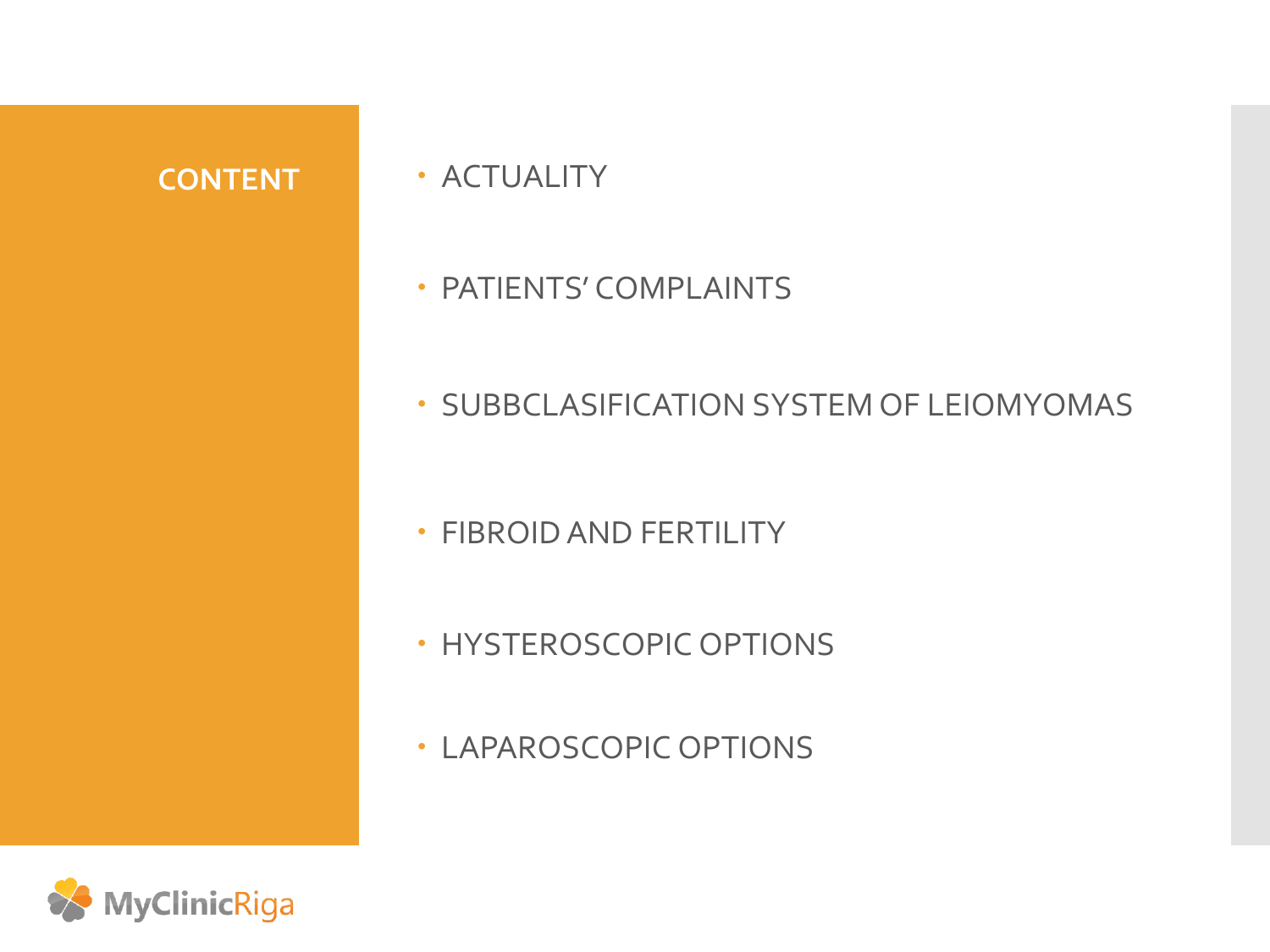### **ACTUALITY**

- Uterine leiomyomata (fibroids) are benign tumors of uterine smooth muscle, are one of the most prevalent tumors of the female reproductive system.
- Uterine myoma is diagnosed in: **25%–30%** of females during their lives.
- Uterine myomas may contribute to infertility in **5%–10%** of women.
- Myomas are also estimated to be the cause of approximately **7%** of recurrent spontaneous abortions.

[Mahesh J Fuldeore](http://europepmc.org/search/?scope=fulltext&page=1&query=AUTH:"Fuldeore MJ"), [Ahmed M Soliman](http://europepmc.org/search/?scope=fulltext&page=1&query=AUTH:"Soliman AM"). Patient-reported prevalence and symptomatic burden of uterine fibroids among women in the United States: findings from a cross-sectional survey analysis. Int J Womens Health. 2017; 9: 403–411.

Mettler L, Schollmeyer T, Tinelli A, Malvasi A, Alkatout I. Complications of uterine fibroids and their management, surgical management of fibroids, laparoscopy and hysteroscopy versus hysterectomy, haemorrhage, adhesions, and complications. Obstet Gynecol Int 2012;2012:791248. [[PMC free article\]](https://www.ncbi.nlm.nih.gov/pmc/articles/PMC3348525/)[[PubMed\]](https://www.ncbi.nlm.nih.gov/pubmed/22619681)

Kolankaya A, Arici A. Myomas and assisted reproductive technologies: When and how to act? Obstet Gynecol Clin North Am 2006;33:145– 152 [\[PubMed](https://www.ncbi.nlm.nih.gov/pubmed/16504812)]

Khaund A, Lumsden MA. Impact of fibroids on reproductive function. Best Pract Res Clin Obstet Gynaecol 2008;22:749–760 [\[PubMed\]](https://www.ncbi.nlm.nih.gov/pubmed/18547868)

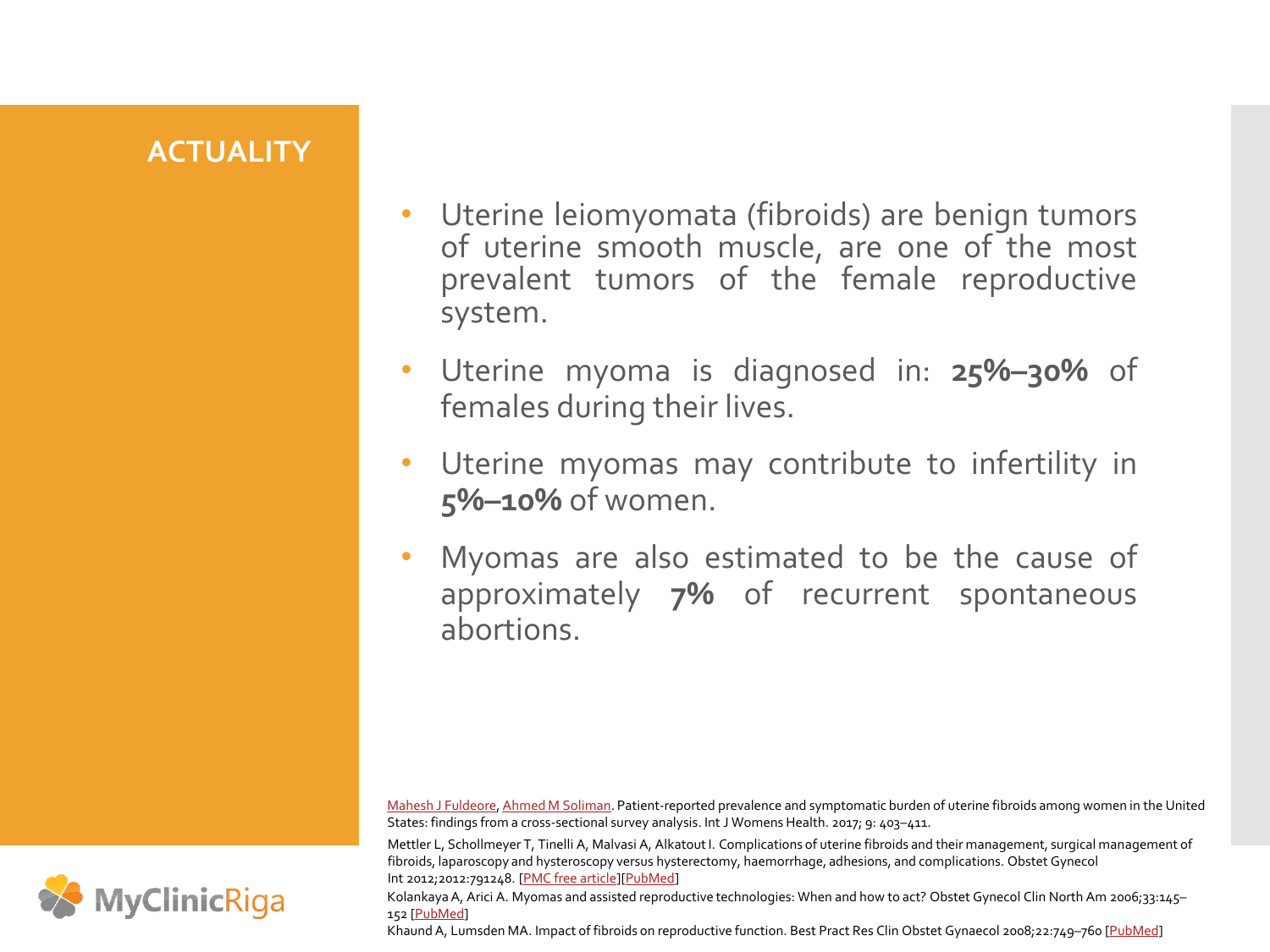### **PATIENTS' COMPLAINS**

- Menorrhagia
- Anaemia
- Pressure symptom
- Pelvic pain
- Pain on intercourse
- Bladder frequency/incontinence
- Planning pregnancy/subfertility

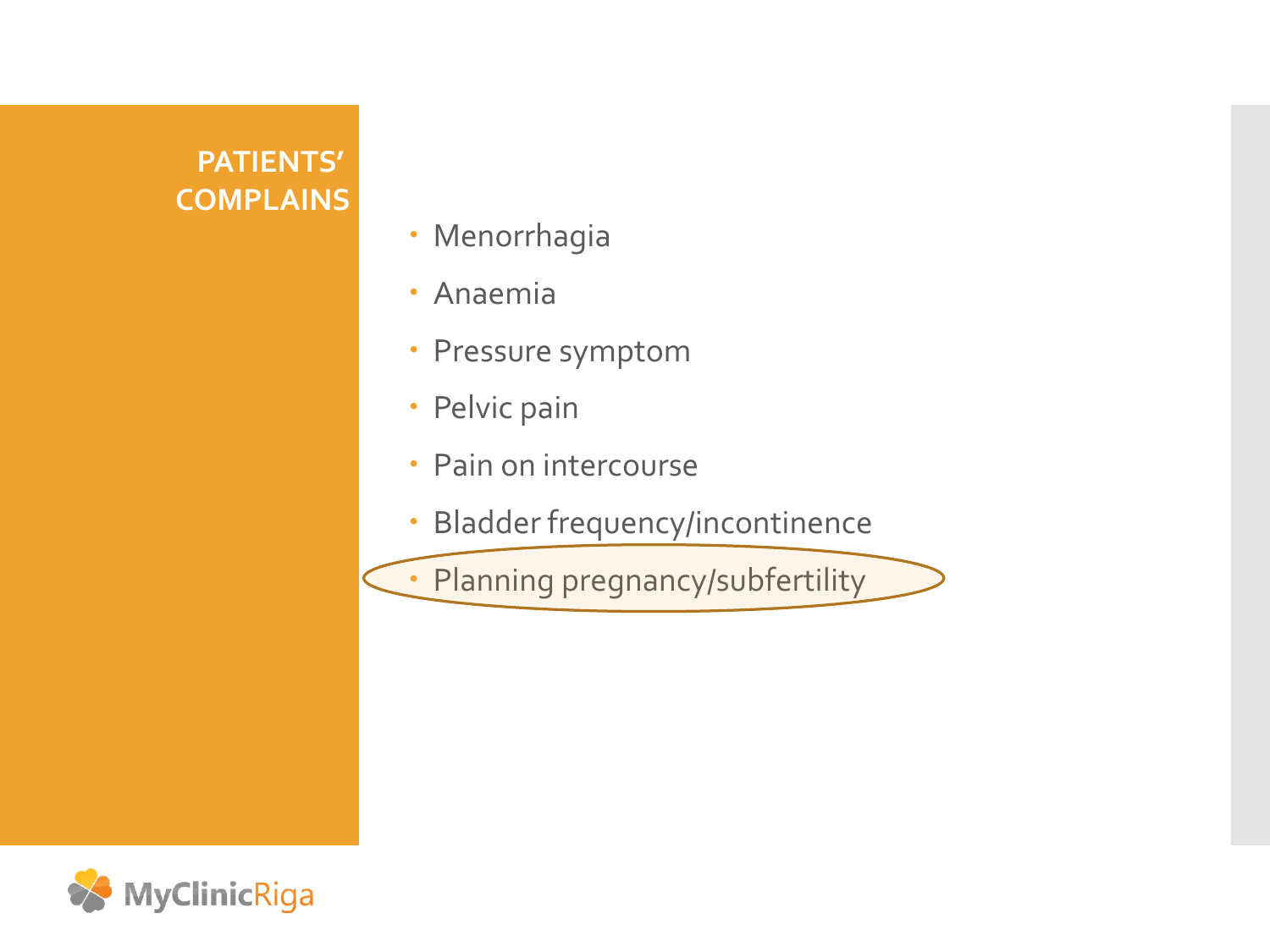### **PALM-COEIN subclassification system for leiomyomas**



From: Munro MG. Abnormal Uterine Bleeding. Cambridge: Cambridge University Press, 2010. Copyright @ 2010 M. Munro. Reprinted with the permission of Cambridge University Press. oDate<sup>®</sup>

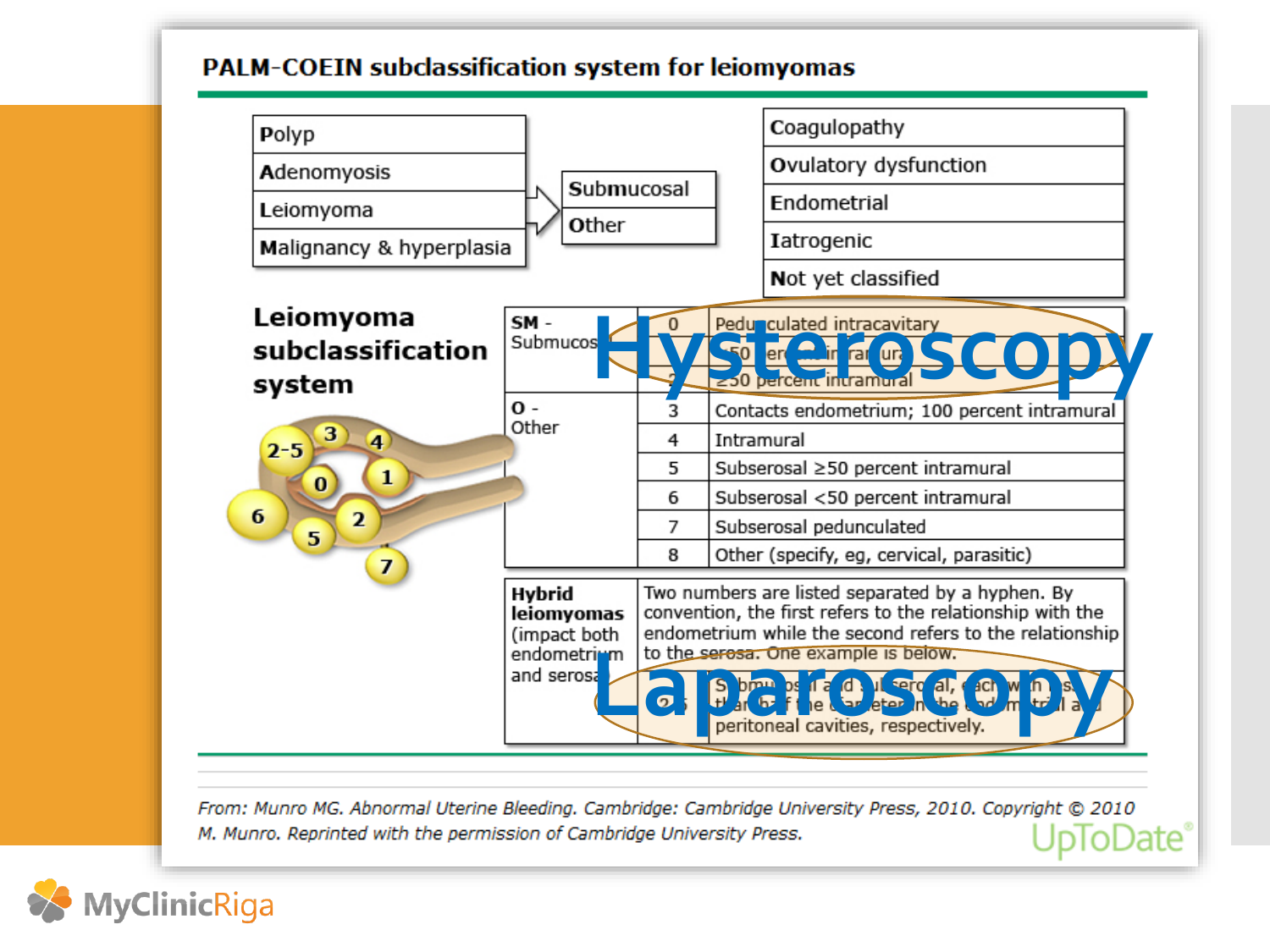# **FIBROIDS AND FERTILITY** a

- Increased or disordered uterine contractility that may hinder sperm or embryo transport or nidation
- Altered tubo-ovarian anatomy, interfering with ovum capture
- Displacement of the cervix that may reduce exposure to sperm
- Enlargement or deformity of the uterine cavity that may interfere with sperm migration and transport
- Endometrial inflammation or secretion of vasoactive substances
- Distortion or disruption of the endometrium and implantation due to atrophy or venous ectasia over or opposite a submucous myoma
- Impaired endometrial blood flow
- Obstruction of the proximal fallopian tubes

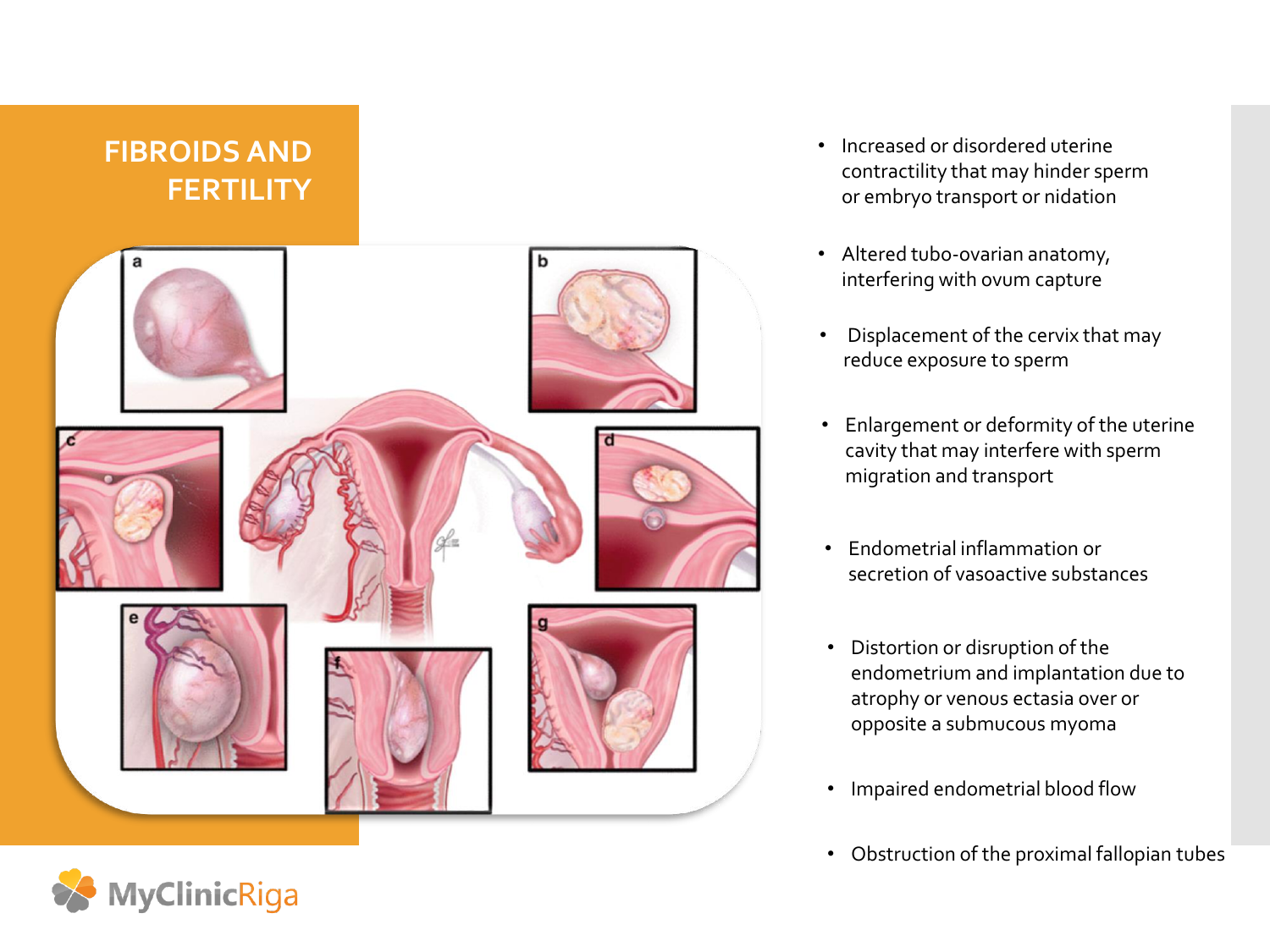

**Patient for Hysteroscopy: 32 years old women, P=1, Ab=0, 1,5 years infertility, Sperm analyse good, Ultrasound: S2 submucosal fibroid 4x3cm in front wall of uterus.**

**9month after surgery natural pregnancy.**

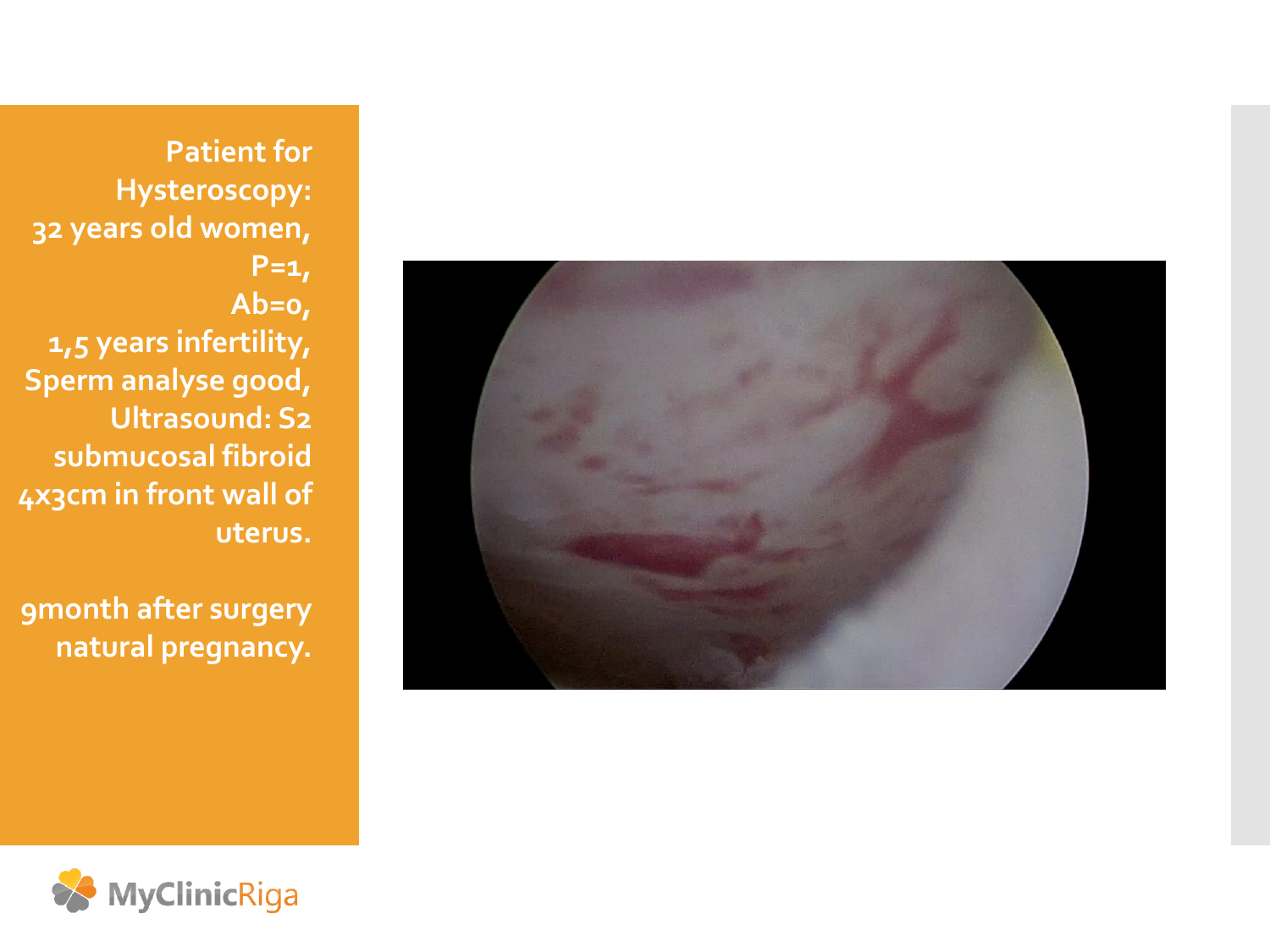

### **HYSTEROSCOPIC SURGICAL PROBLEMS**

| <b>Prevalence</b>                          | <b>Risk</b>                                  |
|--------------------------------------------|----------------------------------------------|
| Very common (>1/10):                       | <b>Bleeding</b>                              |
| Common (>1/100 to <1/10):                  | Trauma to the uterus and cervix              |
| Uncommon (>1/1000 to <1/100):              | Infection                                    |
| Seldom (>1/10000 to <1/1000):              | Injury of nearby organs e.g. bowel, bladder. |
| Very seldom: (>1/100000 to<br>$<1/10000$ : |                                              |

**B**

| <b>Prevalence</b>                     | <b>Risk</b>                                                                                    |
|---------------------------------------|------------------------------------------------------------------------------------------------|
| Very common (>1/10):                  |                                                                                                |
| Common (>1/100 to <1/10):             | Intrauterine adheasions;<br>S <sub>2</sub> type fibroids are not removed totaly in<br>one step |
| Uncommon (>1/1000 to <1/100):         | Fibroids at fundus are not removed totaly                                                      |
| Seldom (>1/10000 to <1/1000):         |                                                                                                |
| Very seldom: (>1/100000 to <1/10000): |                                                                                                |

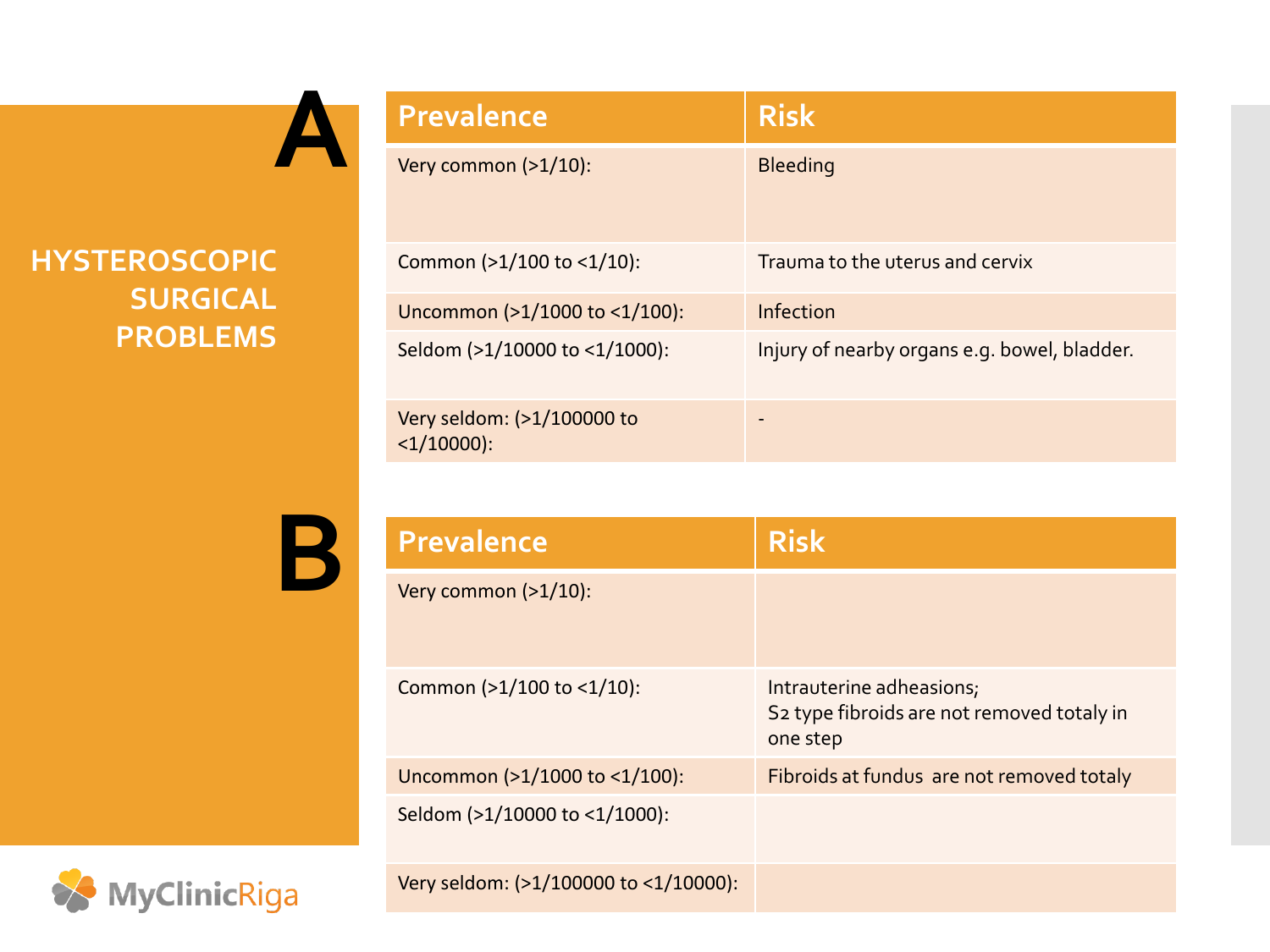

**Patient for Laparoscopy: 35 years old women, P=0, Ab=0, 4 years infertility, Sperm analyse good, Ultrasound: O5 fibroid 4x5cm in back side of uterus.**

**3month after surgery natural pregnancy, 2018. may – S.C.**

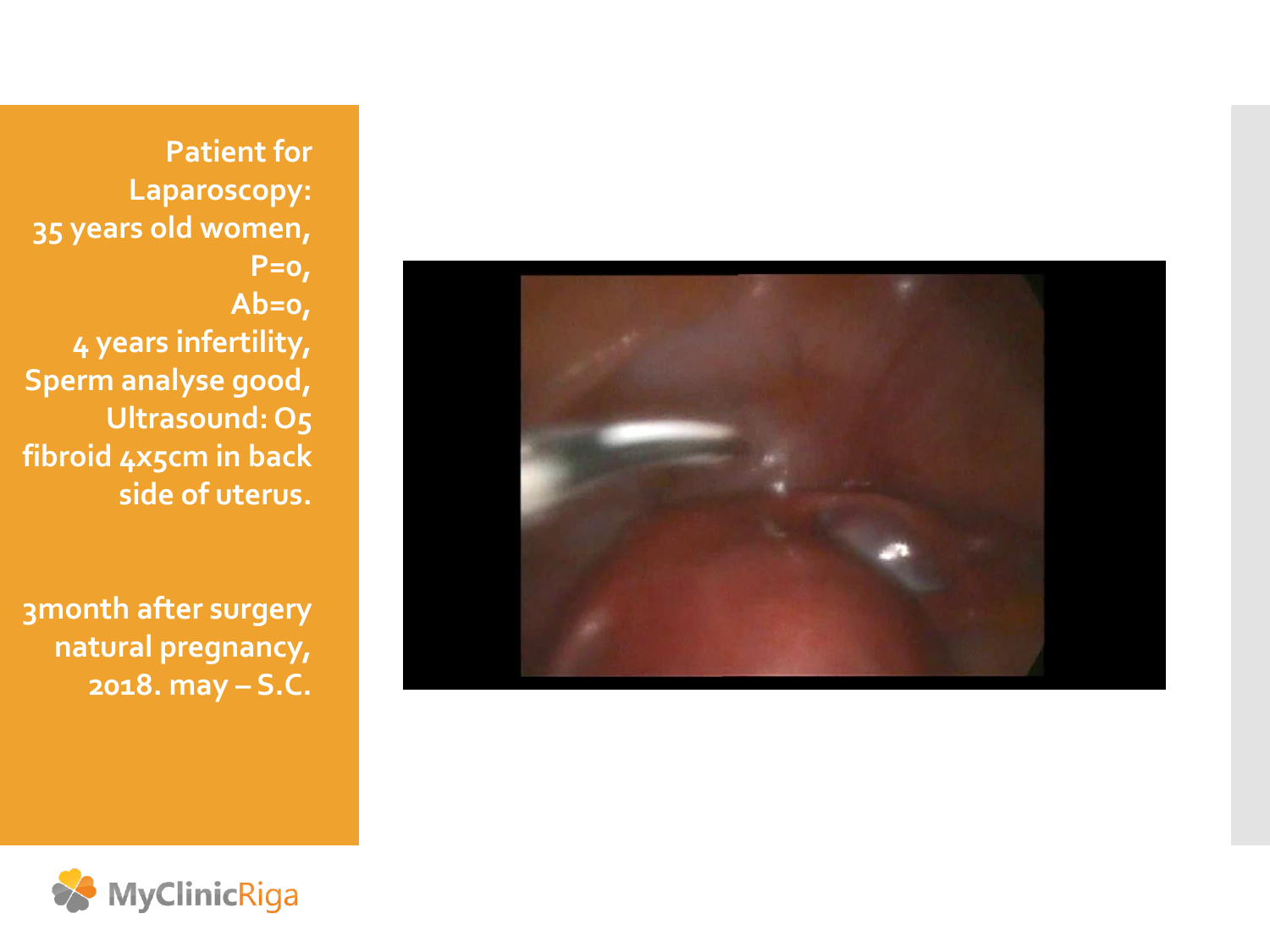**Patient for Laparoscopy: 40 years old women, P=2, Ab=0, Pelvic pain, Ultrasound: O6 fibroid 8x9 cm in fundus of uterus.**

**1 month after surgery hematoma in muscular layer 7x6cm.**

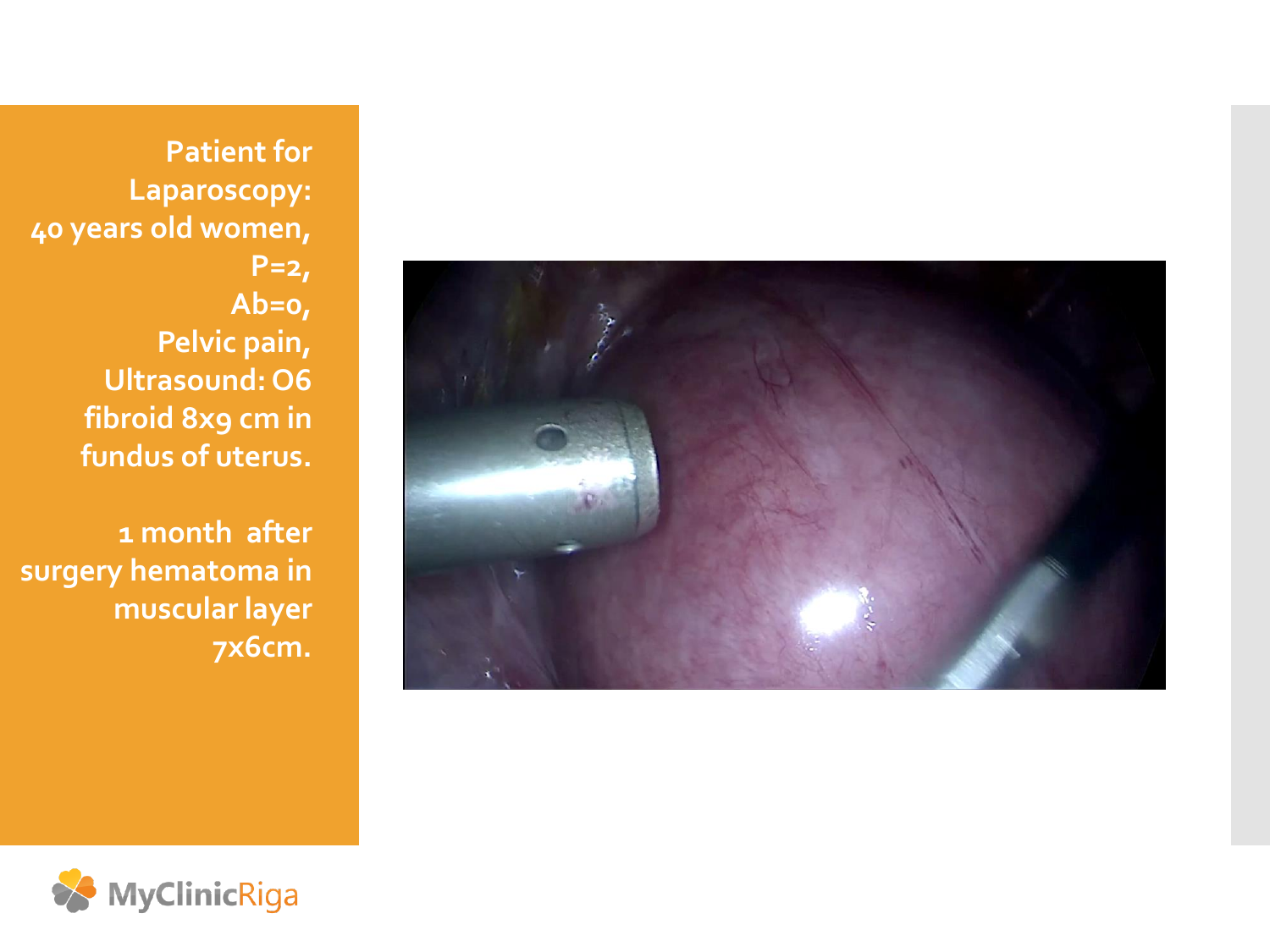

### **LAPAROSCOPIC SURGICAL PROBLEMS**

**B**

| <b>Prevalence</b>                          | <b>Risk</b>                                            |
|--------------------------------------------|--------------------------------------------------------|
| Very common $(>1/10)$ :                    |                                                        |
| Common (>1/100 to <1/10):                  | <b>Adhesions</b>                                       |
| Uncommon (>1/1000 to <1/100):              | <b>Wound infection</b>                                 |
| Seldom (>1/10000 to <1/1000):              | injury of nearby organs e.g. bowel, bladder,<br>ureter |
| Very seldom: (>1/100000 to<br>$<1/10000$ : |                                                        |
|                                            |                                                        |

| <b>Prevalence</b>                     | <b>Risk</b>                                                   |
|---------------------------------------|---------------------------------------------------------------|
| Very common $(>1/10)$ :               |                                                               |
| Common (>1/100 to <1/10):             | Myomectomy scar adheasions with<br>omentum or bowels          |
| Uncommon (>1/1000 to <1/100):         | Weakness of scar on uterus                                    |
| Seldom (>1/10000 to <1/1000):         | Missed fibroids;<br>Because of heavy bleeding do hysterectomy |
| Very seldom: (>1/100000 to <1/10000): |                                                               |

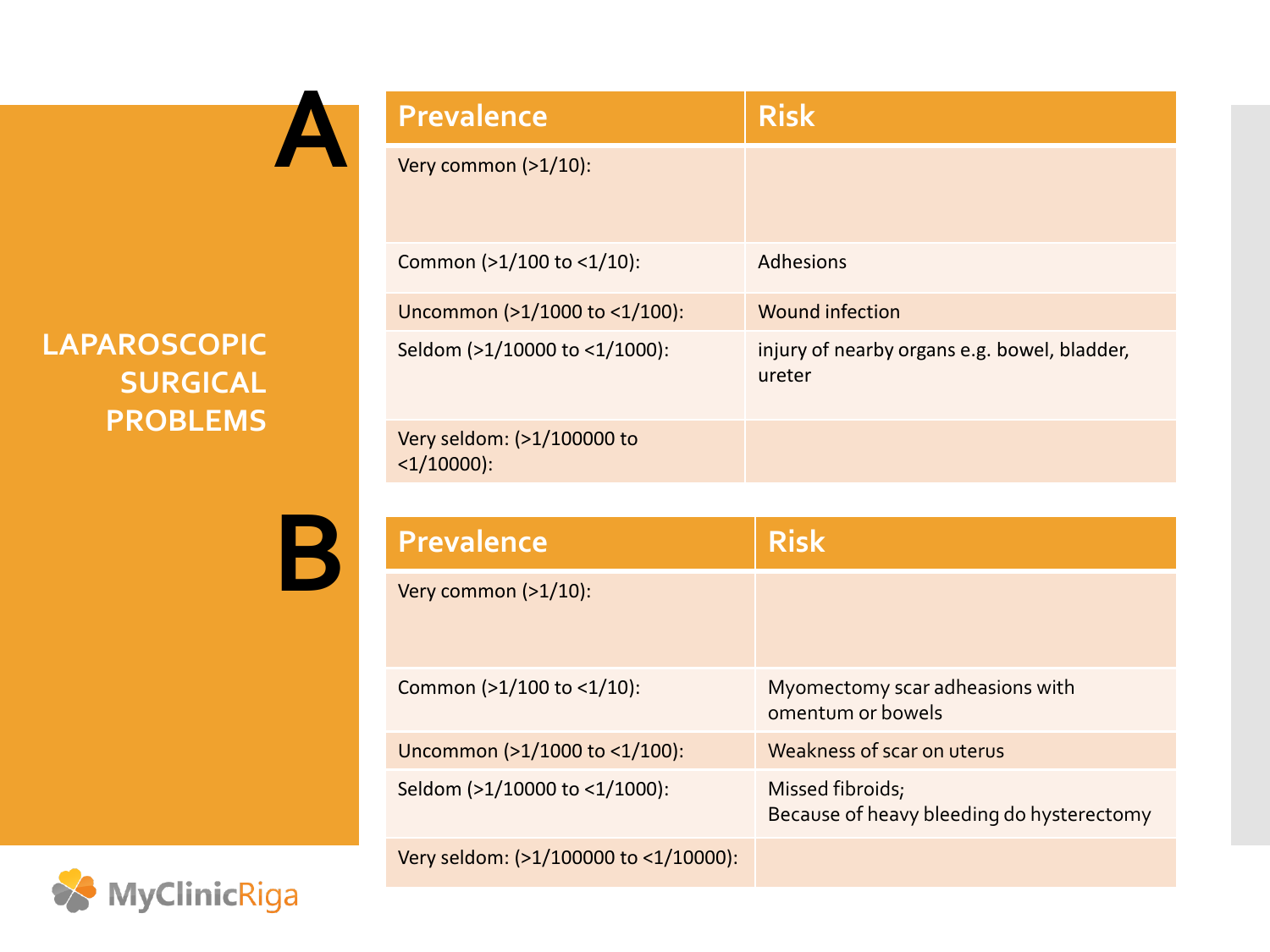### **TREATMENT RESULTS**

**HYSTEROSCOPIC** 

### **LAPAROSCOPIC**

- 7 observational studies (n=329) showed a pregnancy rate 27-77%
- 75% of pregnancies in frist 12 months

• 1 study (185 patients; age 19-42 years, fibroids 5-15cm) reported 62.2% pregnancy rate with mean interval between surgery 24.6 +/-20 month

Submucous fibroids and infertility: Effect of hysteroscopic myomectomy and factors influencing outcome [K Jayakrishnan,](https://www.ncbi.nlm.nih.gov/pubmed/?term=Jayakrishnan K[Author]&cauthor=true&cauthor_uid=23869149) <u>[Vandana Menon](https://www.ncbi.nlm.nih.gov/pubmed/?term=Menon V[Author]&cauthor=true&cauthor_uid=23869149)</u>,<sup>1</sup> and <u>[Divya Nambiar](https://www.ncbi.nlm.nih.gov/pubmed/?term=Nambiar D[Author]&cauthor=true&cauthor_uid=23869149)<sup>2;</sup> [J Hum Reprod Sci](https://www.ncbi.nlm.nih.gov/pmc/articles/PMC3713575/)</u>. 2013 Jan-Mar; 6(1): 35–39. doi: [10.4103/0974-1208.112379](https://dx.doi.org/10.4103/0974-1208.112379)



[Clin Exp Obstet Gynecol.](https://www.ncbi.nlm.nih.gov/pubmed/25134279) 2014;41(4):375-9. **Pregnancy outcome after laparoscopic myomectomy.** [Fagherazzi S,](https://www.ncbi.nlm.nih.gov/pubmed/?term=Fagherazzi S[Author]&cauthor=true&cauthor_uid=25134279) [Borgato S](https://www.ncbi.nlm.nih.gov/pubmed/?term=Borgato S[Author]&cauthor=true&cauthor_uid=25134279), [Bertin M](https://www.ncbi.nlm.nih.gov/pubmed/?term=Bertin M[Author]&cauthor=true&cauthor_uid=25134279), [Vitagliano A,](https://www.ncbi.nlm.nih.gov/pubmed/?term=Vitagliano A[Author]&cauthor=true&cauthor_uid=25134279) [Tommasi L](https://www.ncbi.nlm.nih.gov/pubmed/?term=Tommasi L[Author]&cauthor=true&cauthor_uid=25134279), [Conte L.](https://www.ncbi.nlm.nih.gov/pubmed/?term=Conte L[Author]&cauthor=true&cauthor_uid=25134279)